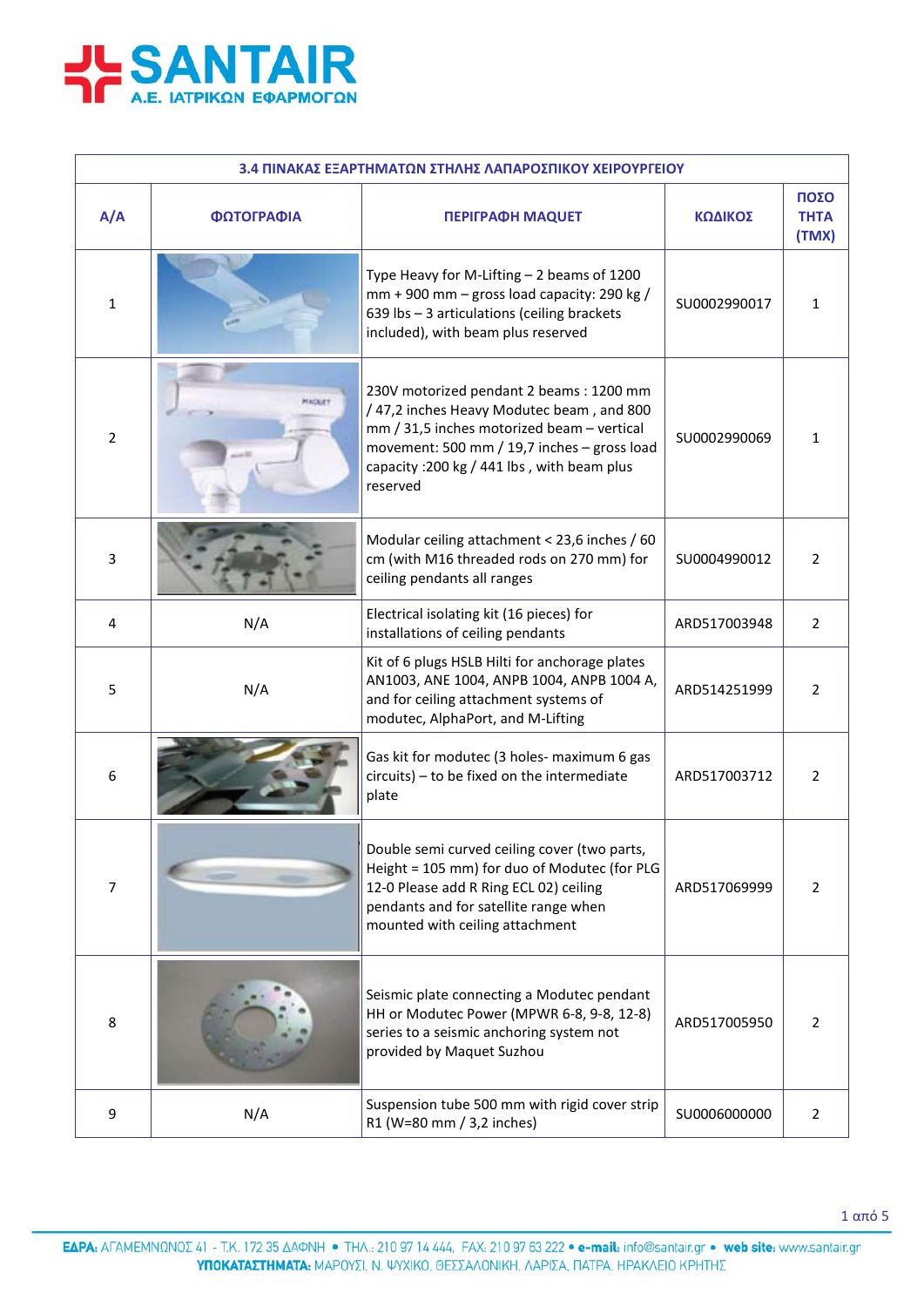

| 10 | Distribution module "Console" 1200 mm /<br>47,2 inches with 6 panels $-$ 2 on the front, 2<br>on sides and 2 on the back (16 flexible<br>conduits) and one cover strip R1 (W=80 mm /<br>3,2 inches) on the front - load capacity : 200<br>kg / 441 lbs | ARD517001943 | 1              |
|----|--------------------------------------------------------------------------------------------------------------------------------------------------------------------------------------------------------------------------------------------------------|--------------|----------------|
| 11 | Shelf (W X D = 400 X 500 mm / 15,7 inches)<br>with grey corners, handle (400 mm / 15,7<br>inches), 2 rails of 450 mm / 17,7 inches and<br>bottom cover - loading capacity: 80 kg / 176<br>lbs (limited to 50 kg / 110 lbs with cabinet<br>drawers)     | SU0005000002 | $\overline{2}$ |
| 12 | Shelf (W X D = 500 X 500 mm / 19,7 X 19,7<br>inches) with grey corners, 2 rails of 450mm /<br>17,7 inches and bottom cover - Loading<br>capacity : 80 kg / 176 lbs (limited to 50 kg / 110<br>Ibs with cabinet drawers)                                | SU0005000003 | 1              |
| 13 | Single arm for flat screen (length 400 mm)<br>with swivel and tilt, including VESA 75 X 100<br>adapter, load capacity 8 kg / 17,6 lbs                                                                                                                  | ARD513950999 | $\overline{2}$ |
| 14 | 25mm / 1 inch spacer in order to shift a<br>Modutec shelf or a drawer cabinet (400, 500,<br>and 600 mm / 15,7, 19,7, 23,6 inches) from<br>the distribution module ; to be mounted on<br>R1 strips                                                      | ARD517052900 | $\overline{2}$ |
| 15 | Adaptor for strips R2 to R1                                                                                                                                                                                                                            | ARD517003998 | $\overline{2}$ |
| 16 | Control unit for the vertical movement and<br>the electropneumatic brake system on 2 Axes<br>of the Modutec motorized Pendant - to be<br>mounted on a handle of a shelf                                                                                | ARD517002889 | 1              |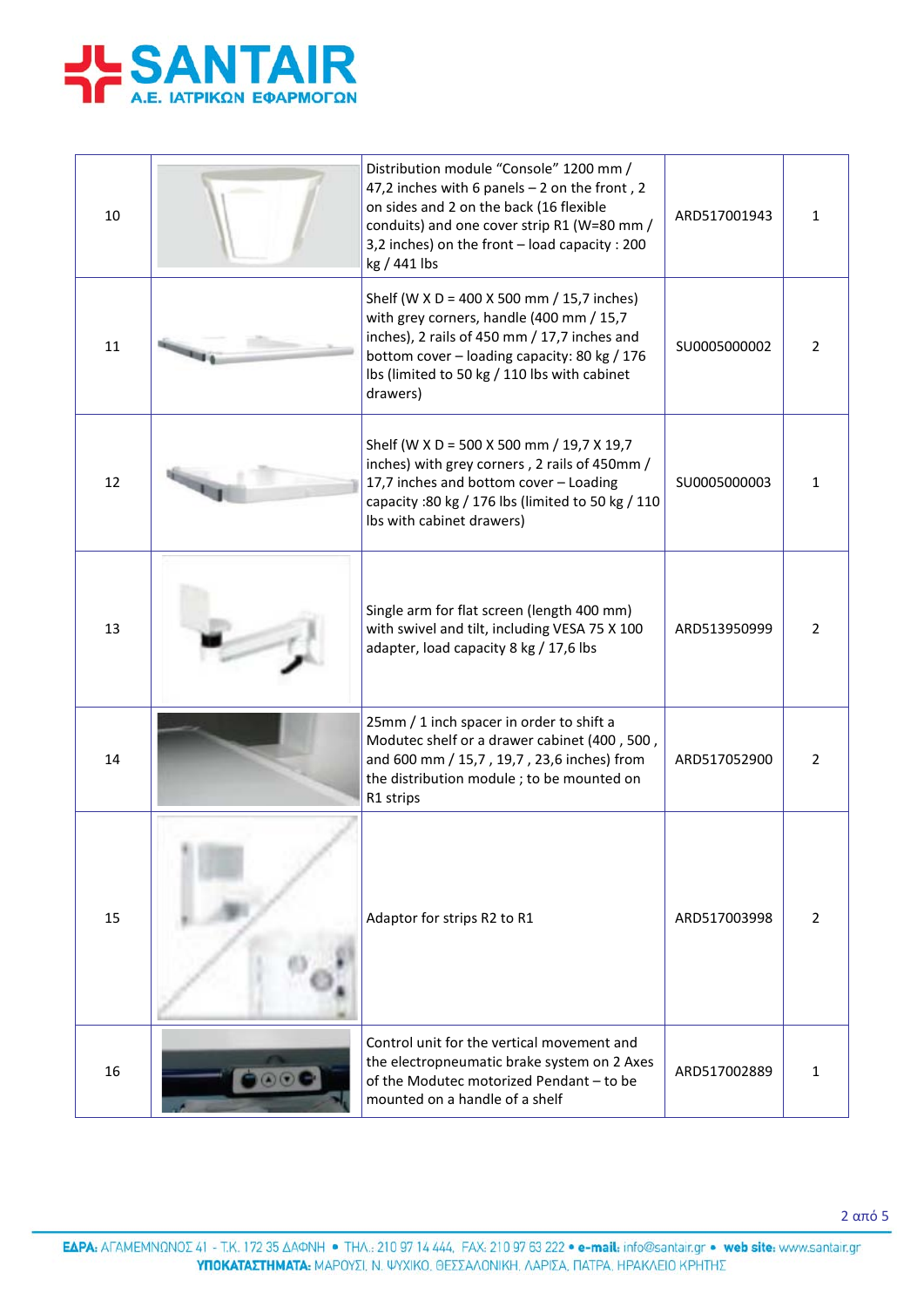

| 17 | Electrical outlet 10/16A + earth connected,<br>standby, mosaic 45, French model                                 | ARD517001922 | 12             |
|----|-----------------------------------------------------------------------------------------------------------------|--------------|----------------|
| 18 | Electrical outlet 10/16A + earth connected,<br>standby, mosaic 45, French model                                 | ARD517001923 | 12             |
| 19 | Equipotentional outlet with line                                                                                | ARD517001916 | 24             |
| 20 | Compressed Air 3 bar outlet Als model                                                                           | ARD517001891 | 3              |
| 21 | Compressed air 8 bar outlet - Als model                                                                         | SU0000990008 | 6              |
| 22 | Vacuum outlet - Als model                                                                                       | ARD517001889 | 4              |
| 23 | Oxygen O2 outlet - Als model                                                                                    | ARD517001893 | $\overline{2}$ |
| 24 | Double connector network cat 6E Female<br>socket, equipped with a male shielded RJ45<br>plug cable - length 5 m | ARD517099991 | 4              |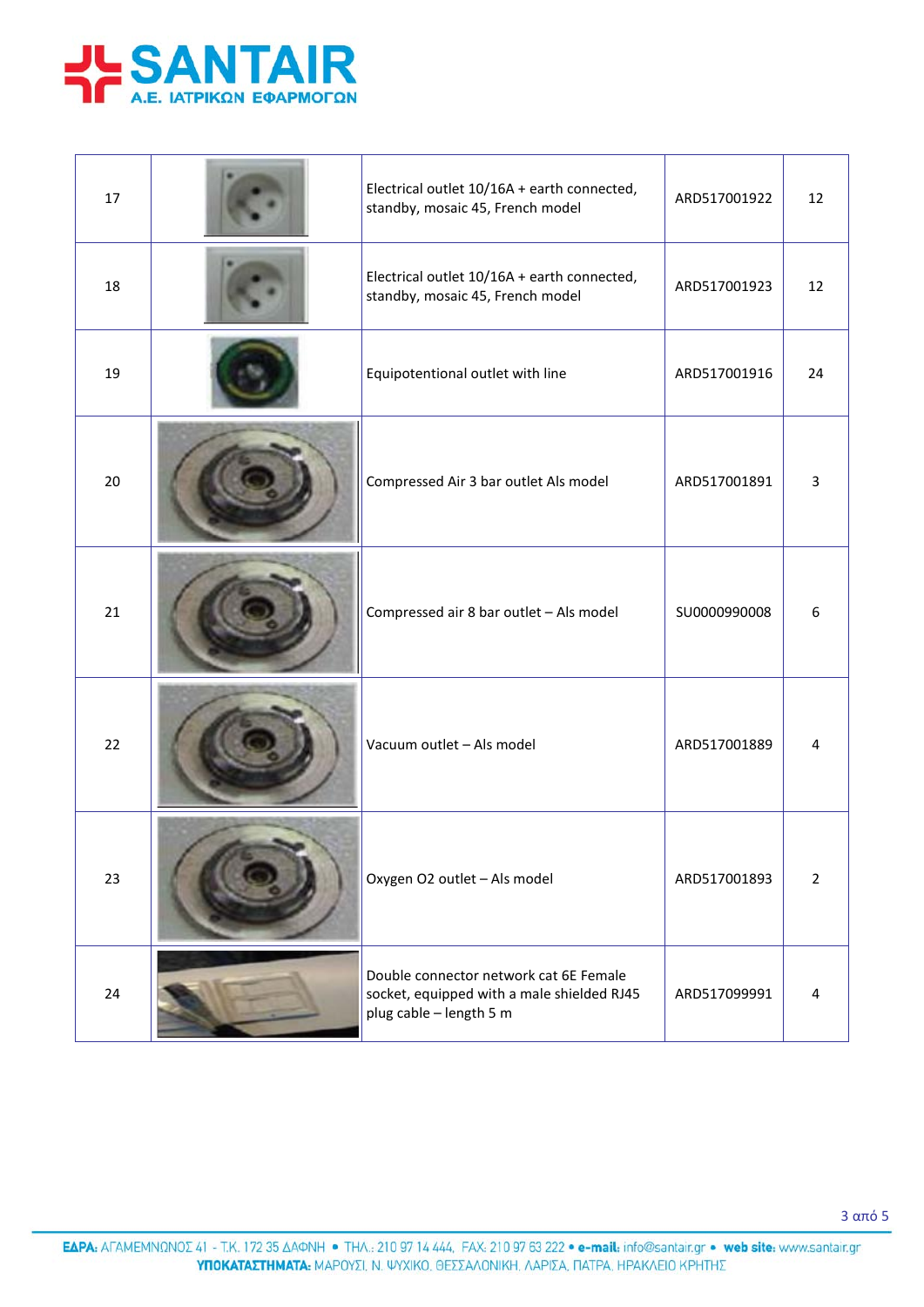

| 25 |     | Cables winding wheel on metal plate<br>(mounted on R1 strip)                                                                                                                                                                                                             | ARD517003954 | 2              |
|----|-----|--------------------------------------------------------------------------------------------------------------------------------------------------------------------------------------------------------------------------------------------------------------------------|--------------|----------------|
| 26 |     | Pressure regulator for brake system                                                                                                                                                                                                                                      | SU0002990028 | $\mathbf{1}$   |
| 27 | N/A | Electropneumatic brake system for 2 Axes of<br>Modutec medium, Medium- Heavy, Heavy and<br>motorized series                                                                                                                                                              | SU0002990085 | 1              |
| 28 |     | Power supply for ambient light bands and<br>electropneumatic brakes - 100, 110V and<br>220V compatible                                                                                                                                                                   | ARD517003973 | $\mathbf{1}$   |
| 29 |     | Distribution module "Console " 600 mm / 23,6<br>inches with 6 panels $-2$ on the front, 2 on<br>sides, and 2 on the back (16 flexible conduits)<br>and one cover strip R1 (W=80mm / 3,2 inches)<br>on the front - Load capacity : 200 kg /441 Lbs,<br>only for M-Lifting | SU0006990000 | 1              |
| 30 | N/A | Motor driven column of 400 mm / 16 inches<br>vertical movement - 230 V - using with<br>"Console" for M-Lifting is compulsory                                                                                                                                             | SU0006020015 | $\mathbf{1}$   |
| 31 |     | Double video composite socket: 2 BNC female<br>sockets to BNC female sockets with 5 m cable<br>length (mixing cable video/ D 2,7mm / inner<br>conductor resistance: 154 Ohms / Km /<br>capacity: 57 pF / Impedance: 75 Ohms)                                             | ARD51709990  | 2              |
| 32 |     | DVI socket: 24 pts DVI female receptacle to<br>DVI female Receptacle- Cable length 5m                                                                                                                                                                                    | ARD517003964 | $\overline{2}$ |
| 33 |     | Docking system for anesthesia machine, MIS<br>trolley                                                                                                                                                                                                                    | SU0005990003 | 1              |